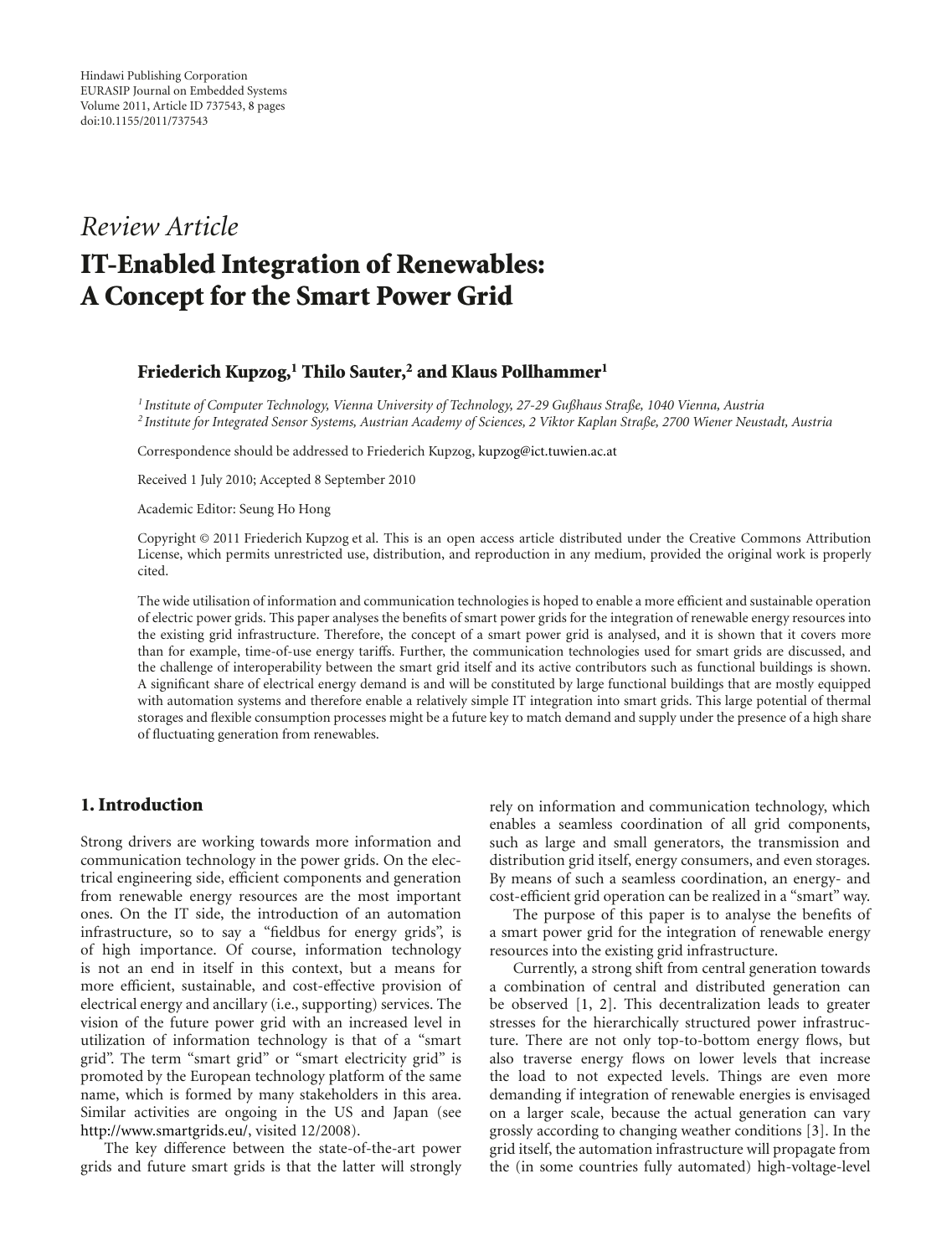

Figure 1: Electricity consumption of Austria 2007. The service industry sector, congruent with energy demand of functional buildings, accounts for 20% of the total demand (207 PJ)(Souce: Statistik Austria, http://www.statistikaustria.at/).

towards the lower levels, namely, medium- and even lowvoltage level. It will therefore soon reach the levels where larger energy consumers (industry and large buildings) are connected. This offers the opportunity for energy consumers to cooperate with the electricity grid instead of being passive energy subscribers. Large entities like buildings, for example, can then behave as an "active" participant or a micro grid within the scope of the smart power grid.

A huge potential for flexible energy demand and demand reduction can be found in today's buildings. Functional buildings account for approximately 20% of the total electricity demand in Austria (see Figure 1). In more urbanized countries, this share can be even higher. This potential can be leveraged with building automation systems. The respective communication technology is already widely spread; it would however be necessary to adapt the systems so they can manage the electricity usage in buildings and to integrate them into the smart grid communication infrastructure. This way, buildings can become active electricity consumers that not only use energy but also optimize and regulate the whole electricity and energy balance.

The rest of paper is organised as follows: Section 2 analyses the different motivations for the deployment of smart power grids. The different applications that make out such a smart grid are discussed in Section 3. Section 4 analyses the state of the art in communication technologies used in the power grid and points out open issues. Before giving conclusions in Section 6, Section 5 covers the role of large functional buildings as active participants in a future smart power grid.

## **2. Motivations for Smart Power Grids**

The central motivations behind smart power grids are the need to reduce  $CO<sub>2</sub>$  emissions, the integration of renewable energy resources into the existing grid infrastructure, and the growing pressure to use the power grid more to its limits.

Climate protection urges for less energy consumption. For the electrical power system, this means to move from a yearly increase of consumption (e.g., 2% in central Europe) to a decrease. Energy efficiency measures on demand and supply side are necessary. Smart grids, that is, the application of communication technology, can help here by enabling better customer information, automated detection of unnecessary energy uses, and distributed optimisation of consumption processes.

For a sustainable and secure future electrical energy provision, it is inevitable to significantly increase the share of generation from renewable sources in the energy system. Compared to the traditional generation from fossil resources, the energy density of renewable energy sources is low. The number of generation units is comparably high, but they have a rather low individual power output compared to large centralised power plants. The integration of such distributed generators into the existing power grids leads to a number of different issues [4]. One of these issues is the fact that a strong growth of electricity generation in the medium-voltage grid, where most of the installed distributed generation injects its power, leads to grid voltage problems [5]. At the feedin points, the grid voltages reach the given limits in times of low demand, so that no more units can be installed without significant grid investments [6, 7]. Here, online voltage control in the medium-voltage feeders (basing on measurement data from critical grid nodes) by controlling grid components such as tab changer transformers and generation units, the so-called active grid operation [8], can solve the problem of keeping the grid voltage in the defined limits. Instead of investing into new power lines, the problem is tackled by installing comparably inexpensive communication systems and controllers [9].

It can be expected that energy systems will in future be operated closer to their limits as it is currently the case. One of the reasons for that is that the pattern and kind of investments into the grid infrastructure will change due to the liberalisation of power markets. For maintaining the high standards in power quality, it is already today considered to be necessary to monitor power quality variables such as voltage, flicker, and harmonics using on-line measurements in the grid. In order to avoid future system blackouts, it is necessary to have reliable real-time grid data and coordinated automated controls available to be able to take immediate action against system events to prevent cascading [10].

Taking all these driving factors together, it is foreseeable that information from the grid will become more than any conventional SCADA (supervisory control and data acquisition) system can currently handle. For tackling this emerging complexity, it is necessary that the information handling is done in a much more decentralised manner than it is done today. The development from large and bulky centralised systems to lightweight distributed solutions can also be seen in other areas. Even in such a safety-critical application area as aircraft control, information technology and communication systems are common today [11]. This example shows that it is possible to design highly dependable and fault-tolerant control systems, which ultimately improve the safety of the application system (here: aircraft) instead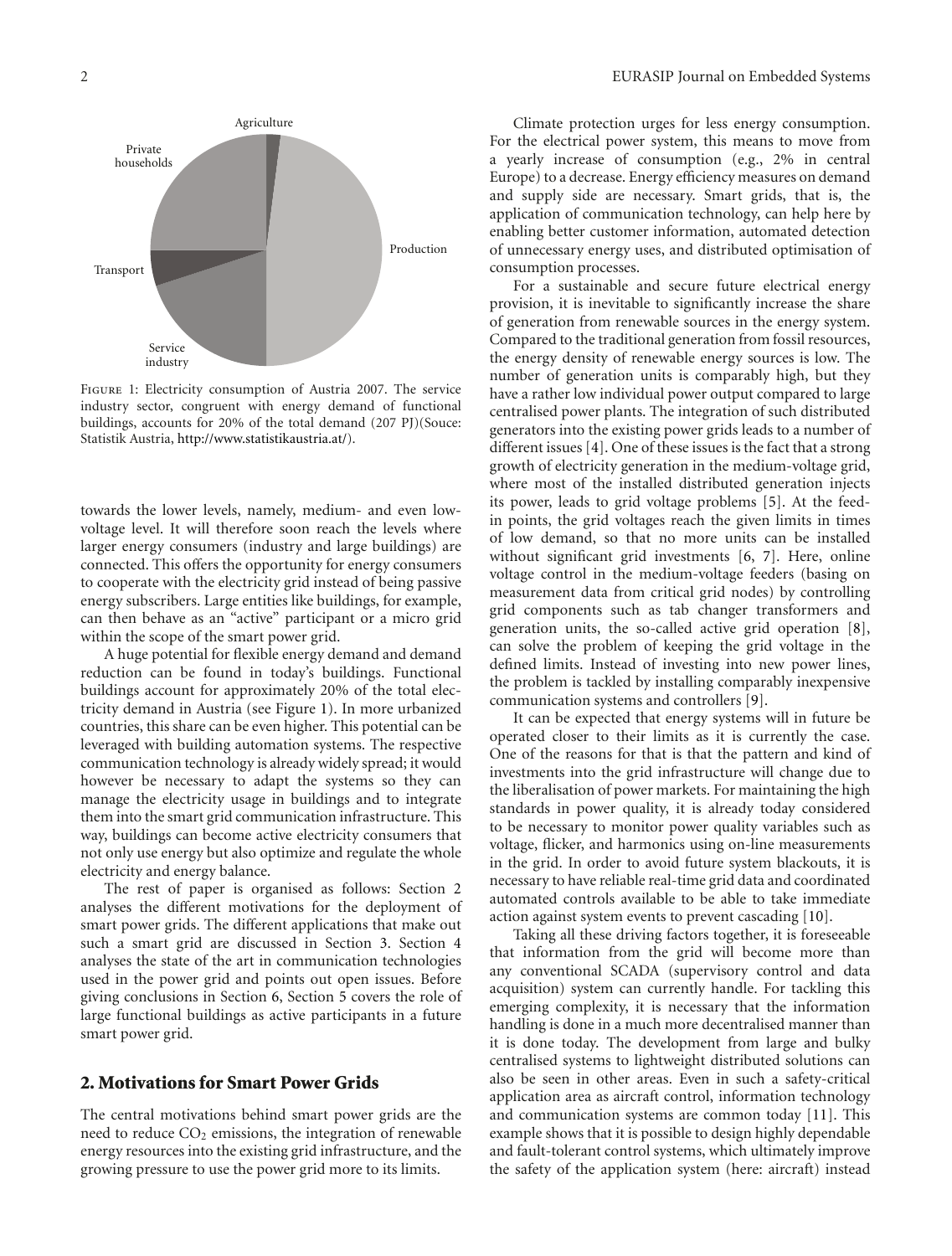of having a negative influence on dependability. The fear that information and communication technology will have negative impact on the dependability of the power grid as a whole is still common among grid operators today. It mainly originates from the false impression that the level of dependability achievable by modern information systems is equal to the dependability we experience from consumer products on a daily basis. Nevertheless, it cannot be neglected that the inclusion of communication technology into the power infrastructure will make the operation more complex due to various issues like security, scalability, availability, and others.

In various regions of the world, a different focus is put on the discussed motivations for smart grids. Some countries are primarily dealing with the integration of renewables, whereas others need to improve the security of supply. However, the smart grid approach is not intended to cure isolated problems. It offers a solution to a bundle of power grid challenges that relies on the synergies made available by an integral communication infrastructure.

# **3. The Role of Communications in Smart Power Grids**

The ability of communication (and therefore coordination) between grid components can be seen as the defining aspect of smart grids in contrast to conventional power grids. Therefore, communications play a major role. As outlined in Section 2, the primary reason why communications are needed is the more decentralised structure of power grids that results from a wide application of renewable energy resources. Conventional communication strategies in the grid, such as power-frequency control, are designed for a low number of active nodes (adjustable generators) in the grid [12]. More distributed systems require a higher level of coordination in order to maintain stability [13]. However, not only power balancing requires communication. Besides today's Supervisory Control and Data Acquisition (SCADA), there are three major application domains for communications in smart grids.

*3.1. Active Distribution Grids.* To allow the integration of a high density of distributed generation in existing mediumvoltage infrastructure, an active control of generation power on the basis of voltage or power flow measurements can be utilised at critical points in the grid. One of the main barriers for connecting new generators to the grid is that power feedin increases the grid voltage at the feed-in point. This is in particular the case in sparsely populated areas, where the grid is not very strong, but a considerable amount of renewable energy resources is available. The line voltage has to be kept in an allowed band (e.g., +/*−* 10% of nominal value) by the grid operator in any case. The worst case occurs when there is no load but strong energy generation on the feeder.

In an *active* distribution grid, the generation of the distributed generators is managed according to the voltage at critical points. If the voltage rises too high, reactive power management is performed. This is done based on

voltage measurements. If this is not effective enough, even the active power can be curtailed [6]. The selection of generator to be curtailed can be done technically, but also economically (price balancing). Such an active management of generated power in a medium- or low-voltage feeder is basically a form of multiobjective control. The challenge here is that sensors, controllers, and actuators are very far from each other. Voltage and power information has to be communicated over dozens of miles once every six seconds or so. The automation infrastructure used has to be highly reliable. Often, the protocols are transported over a variety of different media, depending on the available communication links. For a wide application of such approaches, a common information model for generators and other systems that are part of this control is required (see, e.g., [14]).

*3.2. Smart Meters.* Smart meters can be part of a smart grid, but they are not the same as smart grids. Although the origins of smart metering technology lies in remote meter reading, many other aspects play a role for smart meter deployment than an automated approach to track consumed kWh. Smart meters are primarily though to inform the energy consumer about his/her consumption and the current electricity tariff. According to economic principles, only with this information the end user becomes a rationally acting market participant and the market-driven optimisation of the energy system can work. Besides the need to track down electricity theft in some countries, the implementation of this principle is the key driver of smart meter deployment at many places of the world.

While in some countries smart meters are area-wide deployed, in other countries the debate about their benefits is still underway. On the positive side, these systems simplify the accounting, and consumers can be promptly informed about their energy consumption. More data is available from the grid, and network development planning can be done on the basis of real data instead of worst case models. Failure detection becomes easier and voltage bands can be used more efficiently. On the negative side, the costs are very high, and it is basically assumed that the consumer will pay the price. Further, there is a severe lack of standards. Long-term reliability and data security questions are not yet completely answered.

From a technical point of view, smart metering systems can be enabled to feature more than consumer information and remote meter reading. Smart metering systems can generate snapshots of the consumption state of the whole grid so that grid operators can examine in detail how much power was flowing to where in the moment of the snapshot. Further, it is possible to measure real consumption profiles, perform on-line power quality monitoring and even remote switching of loads.

Smart meters are interconnected by means of communication links, usually narrowband power line communication to data concentrators at the transformer stations. From here, backbone networks (e.g., glass fibre) bring the data to control centres. Existing communication infrastructures are an essential precondition of smart metering systems, but in many grids they are still nonexistent.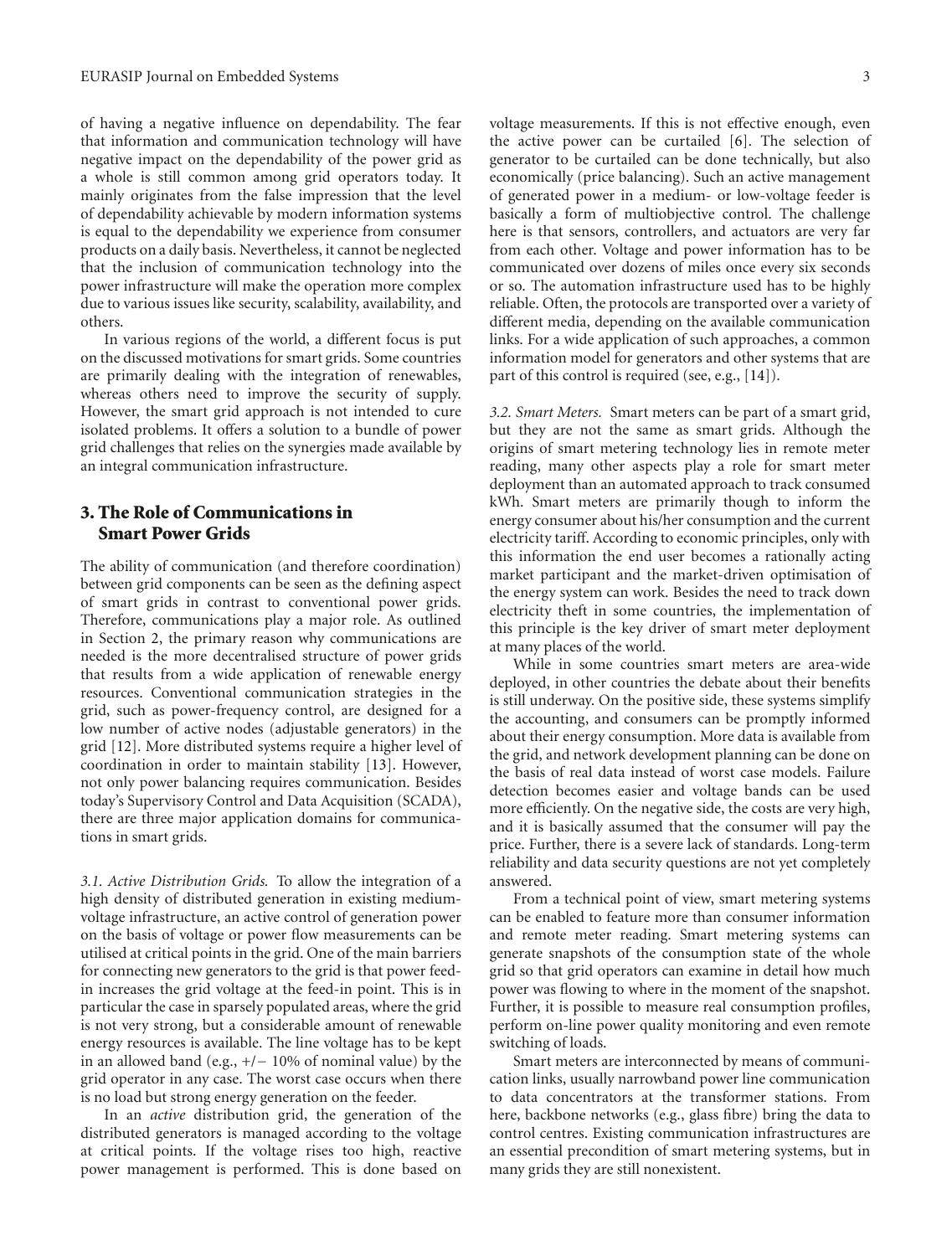*3.3. Automated Demand Response.* One of the greatest challenges for a broad utilisation of renewables is to maintain the power balance under the presence of highly fluctuating load *and* generation. Basically, there are three options to solve this problem: conventional backup, energy storage and automated demand response. Today, the most widely used solution is conventional backup, where a drop of generation from renewable is replaced by powering up fast (but inefficient) conventional plants. However, with a rising share of renewables in the system, this option gets more and more inadequate. An alternative in future can be a wider utilisation of storages (even batteries of electric vehicles) in combination with control actions on the demand side [15].

There are several different possible ways of interfering with the operation of electrical loads (see, e.g., [16]). The simplest form is load shedding. The main goal in load shedding (or curtailment) is to cut or reduce loads in critical grid situations without consideration of the user process functionality. Load shedding that is motivated by grid stabilization is usually interfering with customer interests and can only be applied in emergency situations. A minor group of loads, such as lighting in unoccupied rooms, and so forth. can also be curtailed without loss of user comfort. However, in the context of sustainable energy usage, these loads should be switched off in general rather than be used in demand response operations. Modern demand response has to undertake its measures without noticeable changes in the performance of user processes. Therefore, load shifting is the preferred option of intervening with load operations.

Since they are seen as a supporting tool to match supply and demand under the condition of supply from fluctuating renewable energy resources, control measures on the demand side of the power grid play a key role in most "smart grid" visions. Of course, it also makes sense to adjust the generation to the supply by featuring generation technologies where this is possible, for example, for residential combined heat and power (CHP) systems.

Based on their specific processing, properties, and energy storage functionality, there is the possibility to reschedule energy consumption of certain loads. Energy can either be stored in real energy storages, such as thermal storages, or as conceptual energy storages that can be exploited by rescheduling a process to a later point in time (load shift) [17]. Load shifting can be performed in various processes, for example, washing, cleaning, heating, chilling, and pumping. These electricity-consuming processes have, depending on the application, certain degrees of freedom in their time schedule. Each potential flexible load has a certain individual capability that it can commit to the overall system. This capability has usually two dimensions: energy and time. The consumption of certain portion of energy can be pre- or postponed for a certain time. The method can be used for peak reduction, but also for other options such as the provision of short-term balance energy. Load shifting does not aim to reduce energy consumption in long-term, but to reduce peak loads by shifting consumption to off-peak times (see Figure 2) or to adjust it to volatile generation patterns. This can be achieved either with a human-in-the-loop approach (e.g., time-of-use tariffs), where the energy customer gets



Figure 2: Example for automated demand response operation. Power peaks are avoided by consuming less power in peak times and more in off-peak times (load shifting). The DSM contribution is that of a (partly virtual) energy buffering, that is charged in offpeak times and discharged in peak times.

incentives to shift consumption herself/himself, or it can be done in an automated fashion, where the customer is out of the loop.

#### **4. Communication Technologies**

Communication between nodes in smart grids can be based on a number of services and technologies. Traditionally, there has been a variety of communication protocols developed for very specific application areas in grid control, such as substation automation, metering, billing, or supervision and control (SCADA). All these application domains have specific requirements, and the (in many cases standardized) solutions were tailored to meet these needs. Metering protocols like IEC 62056 (IEC 1107) or EN 1434-3 (M-Bus) were mostly designed for simple point-to-point readout of electronic meters. Substation automation and SCADA solutions, such as UCA (based on IEC 61850 and IEC 60870) and DNP have stringent real-time requirements. Therefore, they mostly rely on wired and often small-range networks.

The aforementioned application domains are so far rather isolated functional blocks within grid operation. For a smart grid, the challenge is to integrate them into a comprehensive system and to achieve global communication throughout the grid. One of the practical problems is that existing legacy equipment must be reused, which prevents the simple introduction of entirely new solutions. From a high-level information viewpoint, data models can be converted between the individual subsystems to a certain extent. On the pure communication side, such gateway approaches are possible as well, but not always reasonable [18].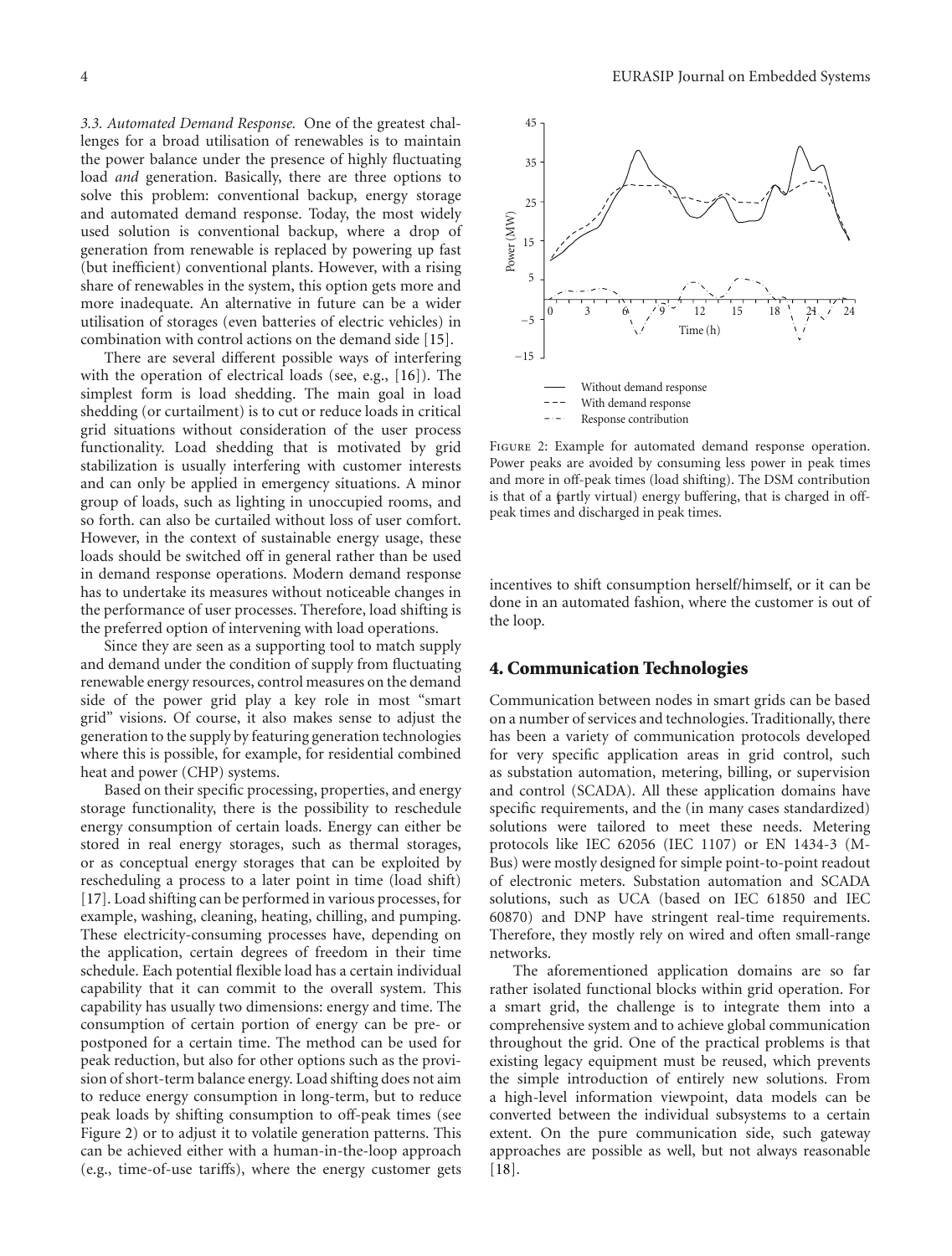One promising starting point for network integration is that many (albeit not all) of the today existing application protocols in power grids support TCP/IP as a transport mechanism. This means that the Internet technology could be the common denominator for a harmonized communication infrastructure, and the question is to find network technologies supporting IP. On the high-voltage level of the grid, fiber-optical networks are already commonly used today. These networks connect primary substations, large power plants, and (centralized) control rooms. They are mostly based on LAN technology and thus not particularly problematic—except for advanced real-time requirements that cannot be easily supported by standard LANs.

The particular challenge for communication in smart grids lies in the medium- and low-voltage levels which are typically not yet included in existing SCADA networks. These lower network levels are characterized by large node numbers and very distributed topologies. It is evident that dedicated wired networks—beside their obvious benefits are not affordable due to enormous infrastructure costs. For this reason, standardized communication solutions are attractive, and several possibilities do exist.

First of all, public communication networks can be used. While in the past the grid operators usually tried to cover their communication needs by their own infrastructures, the rise of provider-based (tele-)communication networks made public networks interesting alternatives. Consequently, at least parts of the communication needs were satisfied by GSM, GPRS, or UMTS. After their privatization and due to the high-cost pressure in the telecom field, they were often cheaper as utility-owned communication networks. The increased use of these public networks by diverse groups of users, including private end customers, brought their deficiencies to light: availability, reachability, and independency—crucial demands for every utility which are not necessarily guaranteed in public networks—were the impetus for a rethinking. In the meantime, the trend is again moving towards independence of communication network providers. This means that unless a utility owns a telecom provide, telecom networks is not a preferred option for the bulk of communication needed for smart grids.

An option for the setup of utility-owned communication networks are wireless technologies. Radio links can be installed with relatively small costs, and they can be flexibly adapted to changing needs. It must be noted, however, that the frequency bands used for such systems are not always free and may require licensing. For wireless networks, mostly smallband technologies are being used, since broadband network technologies known from the computer networking field such as WiMAX or WLAN are problematic with respect to range and reachability. For small subnets in microgrids with limited range, such solutions are nevertheless a possibility. Critical grid operation mostly relies on reliable point-to-point links. Currently, trunked radio systems like TETRA are becoming popular, for example, in Germany. As TETRA is limited in bandwidth (7.2 Kbit/s per time slot), it can be assumed to be a substitute for services currently run over GSM/GPRS. Typical applications are data

collection, in particular metering (load profile meters and household meters), supervision of transformer stations, or safety-related applications. These areas will further grow, and the trend towards active distributions grids will make data more critical, so that the requirements imposed on wireless communication solutions will grow, too. Currently, there is a new initiative underway to define a new physical layer amendment for the IEEE 802.15 WPAN standard (which is the basis for ZigBee and WirelessHART). The goal of the new IEEE 8020.15.4 g is to provide solutions for the specific problems of smart utility networks, in particular large, geographically diverse networks with minimal infrastructure and a very high number of nodes.

An interesting alternative for the medium- and lowvoltage grid levels is power line communication which has achieved large attention particularly in the wake of developments in the field of smart metering. Wireless networks controlled by a utility company are not in the position to reliably reach each meter in each individual household. The power line however represents a dedicated connection and is therefore interesting for the entire communication infrastructure. From a technical viewpoint, three different classes of PLC exist: smallband PLC with low-data rate, narrowband PLC with high data rate, and broadband PLC.

Narrowband PLC with low-data rate uses simple approaches without channel coding or equalizing. These systems are typically known from building automation networks, such as EIB PowerNet for in-house automation in retrofitted installations or LonWorks which has been used also for remote metering. These systems are however not suited for reliable real-time data transmission. More advanced communication methods enable narrowband PLC solutions with high data rates. The frequency range between 10–500 kHz is regulated and intensively used in USA, Japan and Asia. In Europe, their practical use in medium- and lowvoltage grids is regulated only in the frequency range below 148.5 kHz in the CENELEC bands A, B, C, and D. Although for these low frequencies conducted emission is very critical, measurements required for certification consider only frequencies above 150 kHz. Therefore, components connected to the power line may produce conducted emission within the frequency bands used for PLC. Measurements on MV lines in the Netherlands have shown such high emission originating from wind power plants. Nevertheless, the CEN-ELEC bands below 148.5 kHz and individual bands above are suitable for PLC solutions in grid automation.

Small- and narrowband PLC exhibits relatively modest data rates. Support of plain IP (and even more TCP/IP) is therefore costly and not necessarily a good option. Nevertheless, more efficient approaches exist to still transport existing application protocols over PLC [18]. For the sake of completeness, it should be noted that broadband PLC was developed and optimized mostly as a solution for the "last mile" for telecommunication services like Internet access and voice-over-IP. IP support would be possible here, but broadband PLC is ill-suited for the transport of metering and control data and does not play a particular role in the considerations of communication solutions for smart grids.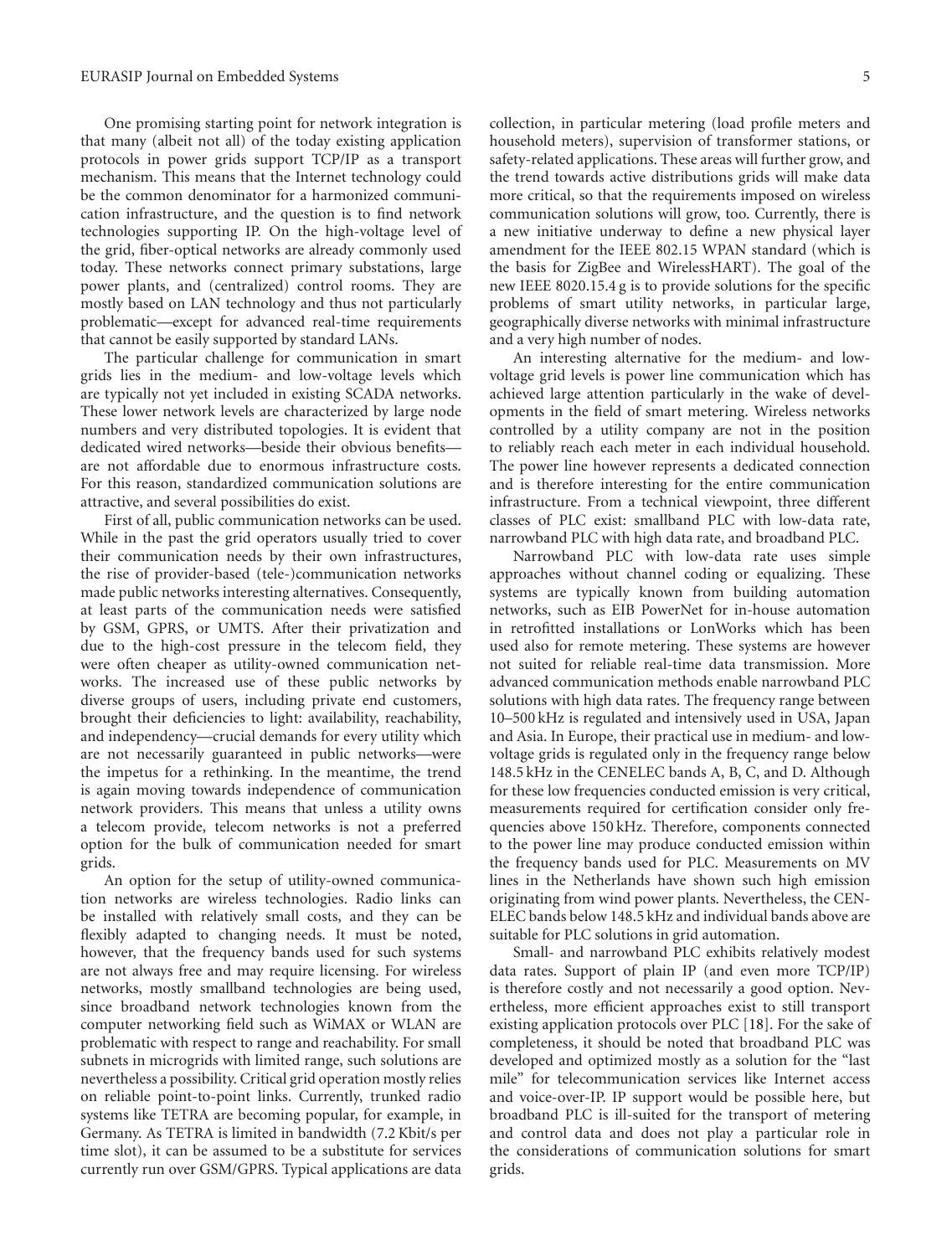

Figure 3: The building as new management layer in the smart grid.

# **5. Buildings in Smart Power Grids**

The roles of the participants in the future smart power grid will not be as easily distinguishable as today. At the moment the power grid consists of a producer and a consumer side, while in the future each node or each part of the grid can act as both. New and flexible nodes come into focus. This type of node wills increase the flexibility of the grid because of their controllability, which is a property the old consumingonly nodes did not have. Buildings, especially big functional buildings with installed building automation systems, are one possibility for such flexible nodes. This would change the view from consuming devices to bigger entities. A building can be seen as a singular node in the whole energy supply system.

Typically, large buildings are connected to different supply systems such as gas, remote heating, and electricity. Within the building, there are dozens of appliances connected to these supply systems. In order to reduce complexity, it is usually moved away from a micromanagement of each single device (see, e.g., [15, 19]) to a higher layer and also abstraction level (see, e.g., [7, 20]) as shown in Figure 3. The approach includes building up objects out of clusters of devices, for example office buildings or groups of houses, and these objects provide demand response functionality by using energy management techniques. Large functional buildings have the advantage that a lot of these buildings have already installed building automation systems, and therefore their interoperation with a smart grid is simpler to realise than connecting each and every single device in the building directly to the smart grid infrastructure.

With this idea in mind, buildings (or appliances in buildings) can propose functionalities for the smart power grid. For example, they can serve as "intelligent loads" or "virtual energy storages" [4]. "Intelligent loads" are electrical loads that can forecast their consumption behaviour for a certain time. The concept of "virtual energy storages" refers to the fact that many electrical loads incorporate (so far nonutilised) energy storage capabilities in the form of thermal or potential energy. The central idea is that providing an infrastructure for distributed energy management and generally intensifying the information flow in the energy system will have positive effects on economic and energetic efficiency of the whole electric energy system [21].

The idea of energy management in buildings is not new.De Almeida and Vine proposed the theoretical structure how an energy management system could be realizable in 1994 [22], but since then no perceivable approaches to establish such systems are visible. Some concepts are traceable, that handle specific problems, for example, peak load avoidance [20]. A significant part of these approaches are based on a communication system between the devices of the system (without considering the building as an organizing entity). For each of these approaches, a new communication infrastructure has to be established which clearly is a drawback because the effort of planning and installing a new communication system could be one motive for not installing such a system in the end.

Building automation systems provide communication between and control of different devices in buildings. Because of the functionality of generating control signals for the devices, it is easily possible to introduce energy management and load control. At the moment, most of these systems are generating these signals out of timetables or the data gathered by occupancy measurement. There is no cause why energetic requirements like the necessity of shifting power could not be the trigger for such a signal.

With the representation of buildings as single objects energy providers only need to build up communication tunnels to the different objects. Through this tunnels control signals of a very abstract type like "peak power avoidance between 12:00 and 2:00 am" can be generated by the providers without the need to know how these signals are converted into real action by the building automation system.

The part of really managing the single devices can be taken over by the different building automation systems. Each type of building automation system could provide an own implementation of the needed functionalities. As big advantage, these implementations can be designed especially regarding the possibilities and advantages each of the system includes. At the moment, at least two different building automation systems exist that are able to support an application for active energy management: BACnet and ZigBee. With these two systems, two very different types of building automation systems already provide mechanisms for this type of management.

For the BACnet approach, the key idea is continuity with very little changes, and so there is only an additional load control object implemented to the existing standard. The BACnet Load Control Object is specified very rudimentary, nevertheless, load shedding of different devices is possible with it [23]. ZigBee on the other hand tries to make step into a totally new direction. The ZigBee document describes a system from protocol level up to different use cases and implementation possibilities for establishing a whole energy measuring and control infrastructure. Together with the feature of being wireless, that is, a clear head start of ZigBee into the world of active energy management and load control [24].

In [25], a more detailed comparison of the implementations is given. It can be summarized that both approaches with all their advantages and drawbacks show that also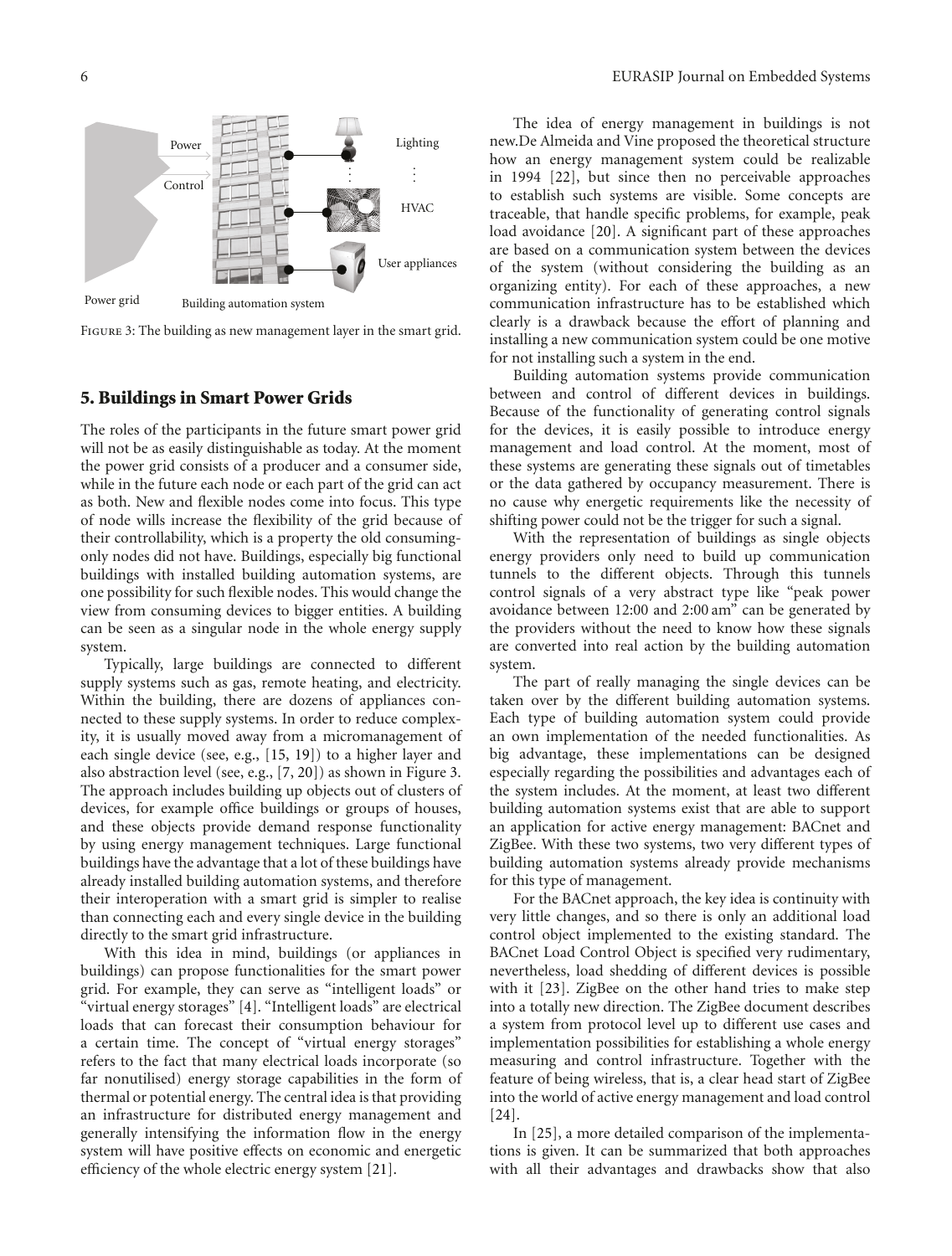existing building automation systems can be adapted without big effort for utilizing automated buildings as functional nodes for the future smart power grid.

#### **6. Conclusion**

The foremost reason for the power grid having only very few information and communication technologies installed and integrated has been the high costs of such systems in relation to their benefits. The technological advance on the side of information technology, on one hand, and the beginning shortage in energy supply (including the need for  $CO<sub>2</sub>$  reduction and thus integration of renewables), on the other hand, result in an economic paradigm shift: as costs for energy rise and costs for communication fall, communication in the power grid becomes affordable. As a result, the grid is facing a substantial growth in the number of controllable nodes (generators, loads, and storages) on one hand and of online sensors for voltage, current, frequency, power, energy, flicker, harmonics, or other data. In the past the grid operator was virtually "blind" on the medium and low voltage level regarding online information of power flows.

This development ultimately can lead to the realisation of "smart" grids, where there is no longer a parallel and isolated operation of different remote metering and control applications but an integrated system basing on a common communication infrastructure that allows a wellcoordinated, energy- and cost-efficient grid operation. The key challenge for power grids around the world is or will soon be to accommodate substantial amounts of fluctuating generation from distributed generators. The smart grid concept offers a solution in which the existing grid infrastructure can be used more to its limits. Online feedback from the system gives access to additional reserves resulting from original systematic overdimensioning due to uncertainty of the actual strain.

Further, the large potential of thermal storages and flexible consumption processes might be a future key to match demand and supply under the presence of a high share of renewables. The challenges for this lie especially in the IT integration of active consumers such as functional buildings and their interoperation with the smart grid.

### **References**

- [1] M. Black, V. Silva, and G. Strbac, "The role of storage in integrating wind energy," in *Proceedings of the International Conference on Future Power Systems*, November 2005.
- [2] A. Lugmaier, A. Brunner, B. Bletterie, F. Kupzog, and A. Abart, "Intelligent distribution grids in respect of a growing share of distributed generation," in *Proceedings of the 19th International Conference on Electricity Distribution (CIRED '07)*, Vienna, Austria, May 2007.
- [3] M. Liserre, T. Sauter, and J. Y. Hung, "Future energy systems: integrating renewable energy sources into the smart power grid through industrial electronics," *IEEE Industrial Electronics Magazine*, vol. 4, no. 1, pp. 18–37, 2010.
- [4] P. Palensky et al., "Integral resource optimization network study," Project report Energiesysteme der Zukunft 808570, BmVIT, 2006, in German language only.
- [5] N. Jenkins, R. Allan, P. Crossley, D. Kirschen, and G. Strbac, *Embedded Generation*, The Institution of Electrical Engineers, 2000.
- [6] F. Kupzog, H. Brunner, W. Prüggier, T. Pfajfar, and A. Lugmaier, "DG DemoNet-concept—a new algorithm for active distribution grid operation facilitating high DG penetration," in *Proceedings of the 5th IEEE International Conference on Industrial Informatics (INDIN '07)*, pp. 1197–1202, Vienna, Austria, June 2007.
- [7] M. Braun and J. Ringelstein, "Voltage control in electric distribution grids by aggregation of distributed energy units," in *Proceedings of the 6th International Conference on the European Energy Market (EEM '09)*, May 2009.
- [8] T. J. Hammons, "Integrating renewable energy sources into European grids," in *Proceedings of the 41st International Universities Power Engineering Conference (UPEC '06)*, pp. 142–151, September 2006.
- [9] W. Prueggler, F. Kupzog, H. Brunner, and B. Bletterie, "Active grid integration of distributed generation utilizing existing infrastructure more efficiently—an Austrian case study," in *Proceedings of the 5th International Conference on the European Electricity Market (EEM '08)*, Lisbon, Portugal, May 2008.
- [10] G. Andersson, P. Donalek, R. Farmer et al., "Causes of the 2003 major grid blackouts in North America Europe, and recommended means to improve system dynamic performance," *IEEE Transactions on Power Systems*, vol. 20, no. 4, pp. 1922– 1928, 2005.
- [11] R. Wolfig, *A distributed platform for integrated modular avionics*, Doctoral Thesis, TU, Vienna, Austria, June 2008.
- [12] P. Kundur, *Power System Stability and Control*, McGraw-Hill, New York, NY, USA, 1994.
- [13] F. Kupzog, *Frequency-responsive load management in electric power grids*, Doctoral Thesis, TU, Vienna, Austria, 2008.
- [14] K. Rohrig, J. Heuer, and F. Schlögl, "Renewable model region harz: climate protection and energy efficiency by modern ICT and innovative operation strategies," in *Proceedings of the IEEE Power and Energy Society General Meeting (PES '09)*, 2009.
- [15] J. A. Short, D. G. Infield, and L. L. Freris, "Stabilization of grid frequency through dynamic demand control," *IEEE Transactions on Power Systems*, vol. 22, no. 3, pp. 1284–1293, 2007.
- [16] A. S. Malik and B. J. Cory, "Impact of DSM on energy production cost and start-up and shut-down costs of thermal units," in *Proceedings of the 4th International Conference on Advances in Power System Control, Operation and Management (APSCOM '97)*, pp. 650–655, 1997.
- [17] F. Kupzog and C. Roesener, "A closer look on load management," in *Proceedings of the 5th IEEE International Conference on Industrial Informatics (INDIN '07)*, pp. 899–904, Vienna, Austria, July 2007.
- [18] T. Sauter and M. Lobashov, "End-to-end communication architecture for smart grids," *IEEE Transactions on Industrial Electronics*. In press.
- [19] Z. Xu, J. ∅stergaard, M. Togeby, and C. Marcus-Møller, "Design and modelling of thermostatically controlled loads as frequency controlled reserve," in *Proceedings of the IEEE Power Engineering Society General Meeting (PES '07)*, June 2007.
- [20] S. Ishida, C. Roesener, J. Ichimura, and H. Nishi, "Implementation of Internet based demand controlling system," in *Proceedings of the 4th IEEE International Conference on*